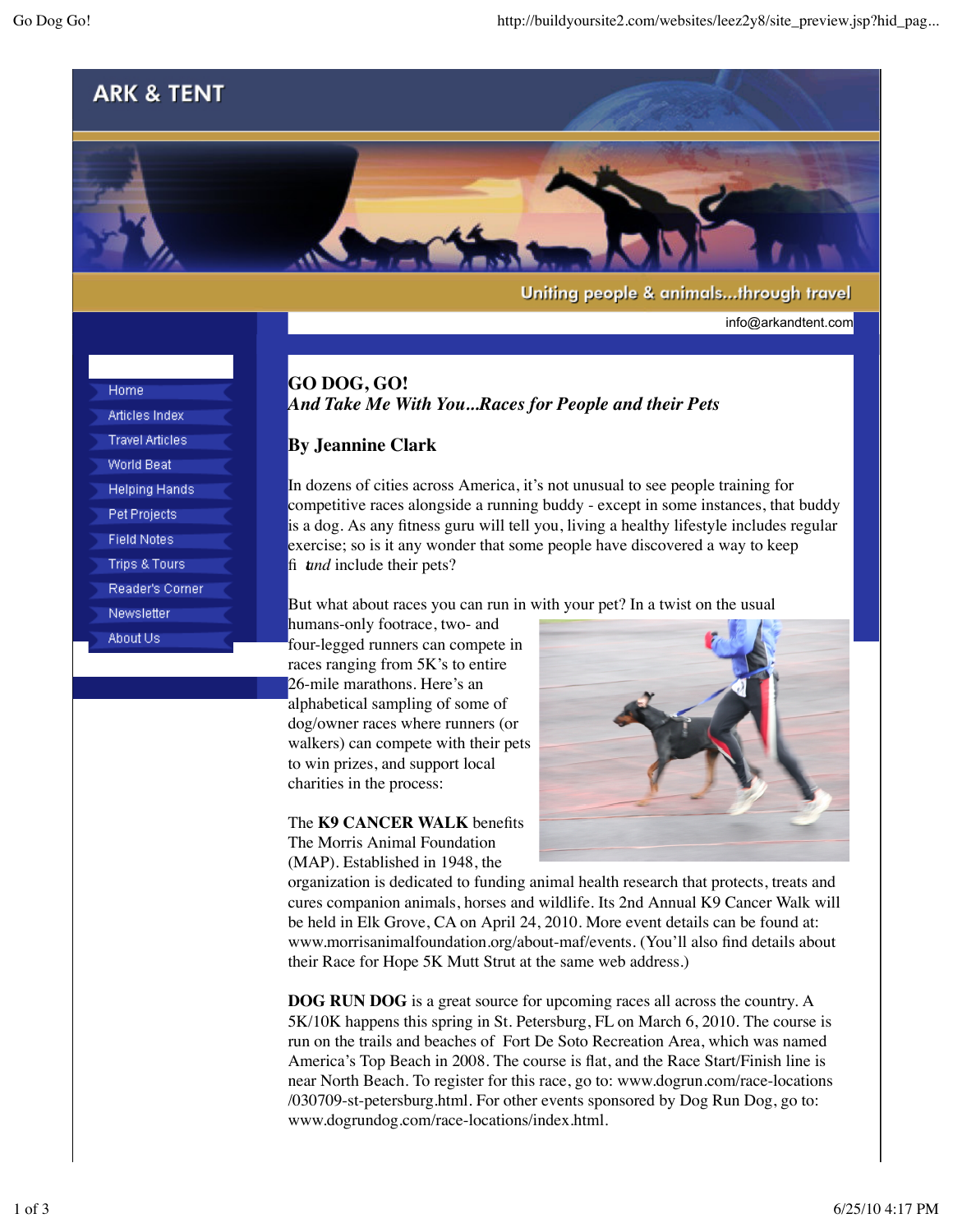**THE FROSTBITE 5K RUN WITH THE DOGS** is a run/walk held in Athens, GA, which took place on January 6, 2010 and benefited the Decatur Bulldog Athletic Booster Club. This fun 5K runs through both business and residential districts, and awards are given in several different categories. For details about next year's race, checkout their website at: www.rungeorgia.com/runwiththedogs.html.

**HAIR OF THE DOG 5K & PET EXPO** happens May 23, 2010 at Silver Decoy Winery in Robbinsville, NJ. Proceeds benefit the pets of the Tri-State Weimaraner Rescue and Res-Q-Pets Animal Rescue! All age-appropriate registered runners receive a wineglass (the race is, after all, held at a winery) for a free tasting afterward, plus a goody-bag packed with goodies. For more information and/or to register for this year's race, go to: www.hairofthedog5k.com.



The **OREGON HUMANE SOCIETY DOGGIE DASH,** voted Portland's favorite pet event two years in a row by readers of *Spot Magazine*, the Oregon Humane Society's Doggie Dash happens on May 15, 2010 at Tom McCall Waterfront Park in downtown Portland. Expect to find a fun run/walk event for people with or without their dogs; blocks-long pet festival with contests, vendors, music; and a pancake breakfast for all runners and walkers. On-line registration opened February 23, 2010. To find out more, call (503) 416-7082 or go to:

www.oregonhumane.org/doggiedash.

PAWS FOR PARKINSON'S is a race specifically geared towards raising money for the research and increased awareness of

Parkinson's disease. The San Diego, CA race will be held on April 17, 2010 at NTC Park at Liberty Station (in Point Loma), and this year they've added the option to bring your dog along: on leash. All dogs who participate will receive a "Paws for Parkinson's" tee-shirt. Go online to: www.parkinsonswalksd.com or phone (858) 273-6763 for more information.

**RACE FOR THE RESCUES** offers the option of a 5K run/walk or a one-mile kid's race to raise funds for seven Non-profit, 501c3 Rescue Groups including A Dog's Life Rescue, Animal Alliance, Best Friends Animal Society, Four-Legged Friends Foundation, Molly's Mutts and Meows, The Rescue Train & Stray Cat Alliance. Last year's race was on October 4th, and included several celebrity hosts including Dancing with the Stars' Carrie Ann Inaba. Check their website for upcoming race dates: http://www.racefortherescues.org.

The **11th Annual SEATTLE'S FURRY 5K** will be held in Seward Park on June 20, 2010 where you can expect to see approximately 2,800 runners and over 1,500 dogs turn out to raise money for the Help the Animals Fund which provides veterinary care and supplies for sick, injured or abused shelter animals. To participate in this year's race, check the event website for details: http://www.furry5k.com.

*Photo credits: iStockphoto.com*

Posted March 2010